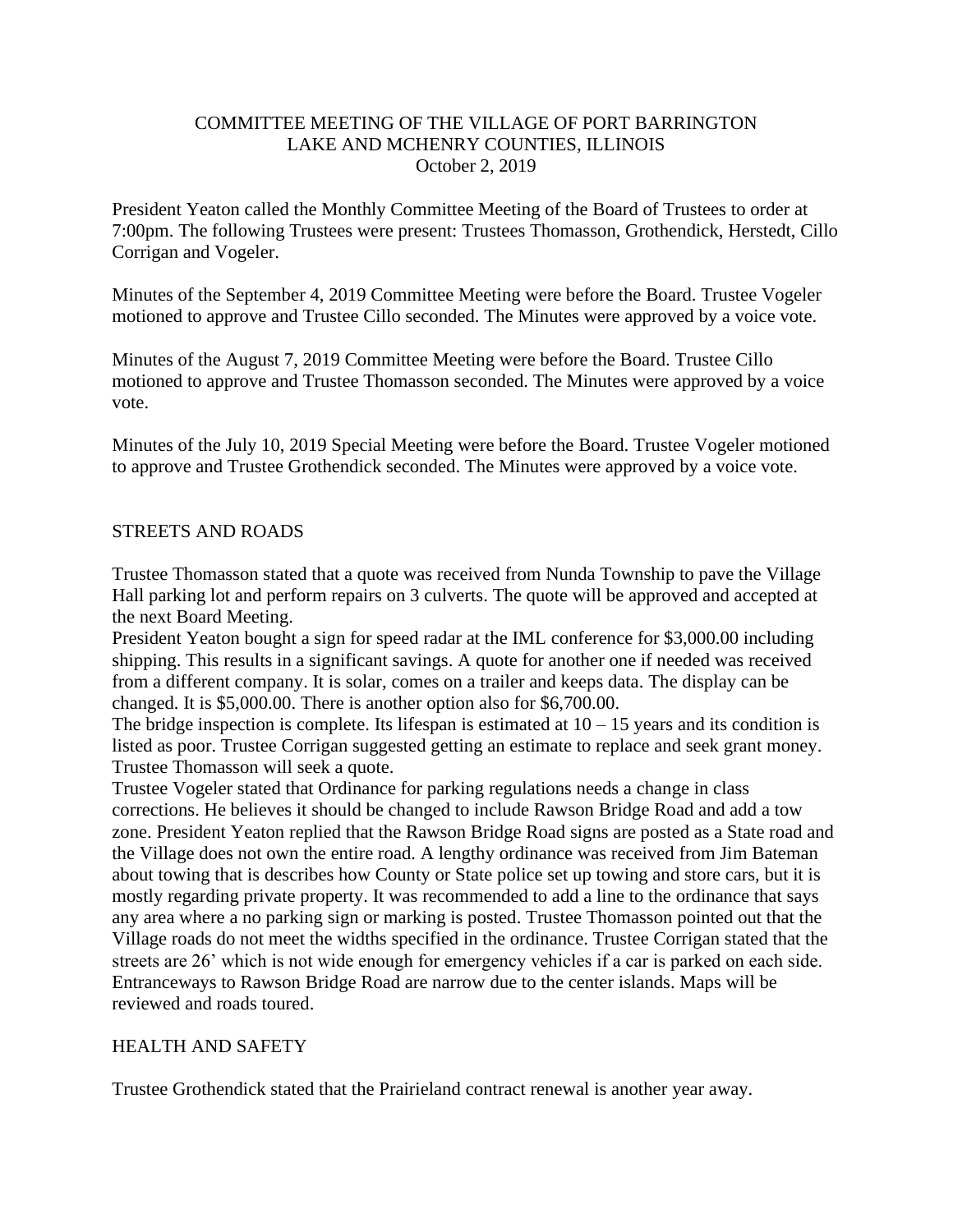Trustee Corrigan stated that in synchronizing address lists for vehicle tax it was found there are a number that weren't listed by Prairieland. They thought there was an exemption list. The ordinance requires everyone to pay for garbage pick-up at all residences. Trustee Grothendick will discuss with them.

Leaf vacuuming will be performed October 28 and November 18, 2019.

Trustee Grothendick has radios for Rusty to check for coverage that are 5 watt. President Yeaton stated that a model ordinance was sent regarding cannabis. It is set up like liquor licenses. There are 5 types that can be applied as conditional or special use. Business General and Business Waterfront are the zoning areas where allowed. The act specifies lighting, video surveillance and monthly police checks. President Yeaton met with MJ Solutions who service cannabis applications. They were interested in BW zoning for river traffic. President Yeaton stated that Wauconda set their tax at 3% and recommended the Board consider a slightly lesser amount. President Yeaton sent the model ordinance to Jim Bateman for comment. Impact fees are not allowed. The Zoning Ordinance is being reviewed by the Zoning Board.

# POLICE

Trustee Herstedt stated that the October schedule was set.

There is no final answer on adding overnight parking enforcement.

There will be Police presence on October  $27<sup>th</sup>$  for the Halloween party and trick or treat. Data was received from the speed trailer. It was placed on Eastwood from August  $5 - 14$ . 1145 vehicles passed during that time. The average speed was 18mph. Three cars were over 51mph with the highest at 64mph.

The trailer was placed on Center Street from August 17 – 19. 926 vehicles passed during that time. The average speed was 21mph (50% of all traffic). The highest speed was 48mph. 80% were under 24mph.

# PARKS AND BEACHES

Trustee Cillo is looking at fire rings. Donna Erfort stated that by ordinance it can't be more than 3' around.

The Halloween celebration begins at 11am on October 27, 2019. The Chili Cook-Off is set for November 10, 2019.

# FORESTRY

Trustee Corrigan is collecting data for Tree City USA submission due December 31, 2019. Rusty planted 4 parkway trees yesterday.

# FINANCE

Trustee Corrigan stated that 1/3 of payment for vehicle tax was received through E-Pay. The fields in the software are being reviewed. Many past due payments are false due to occupants moving or foreclosure. Sold dates can be gotten from Zillow and the records will be updated.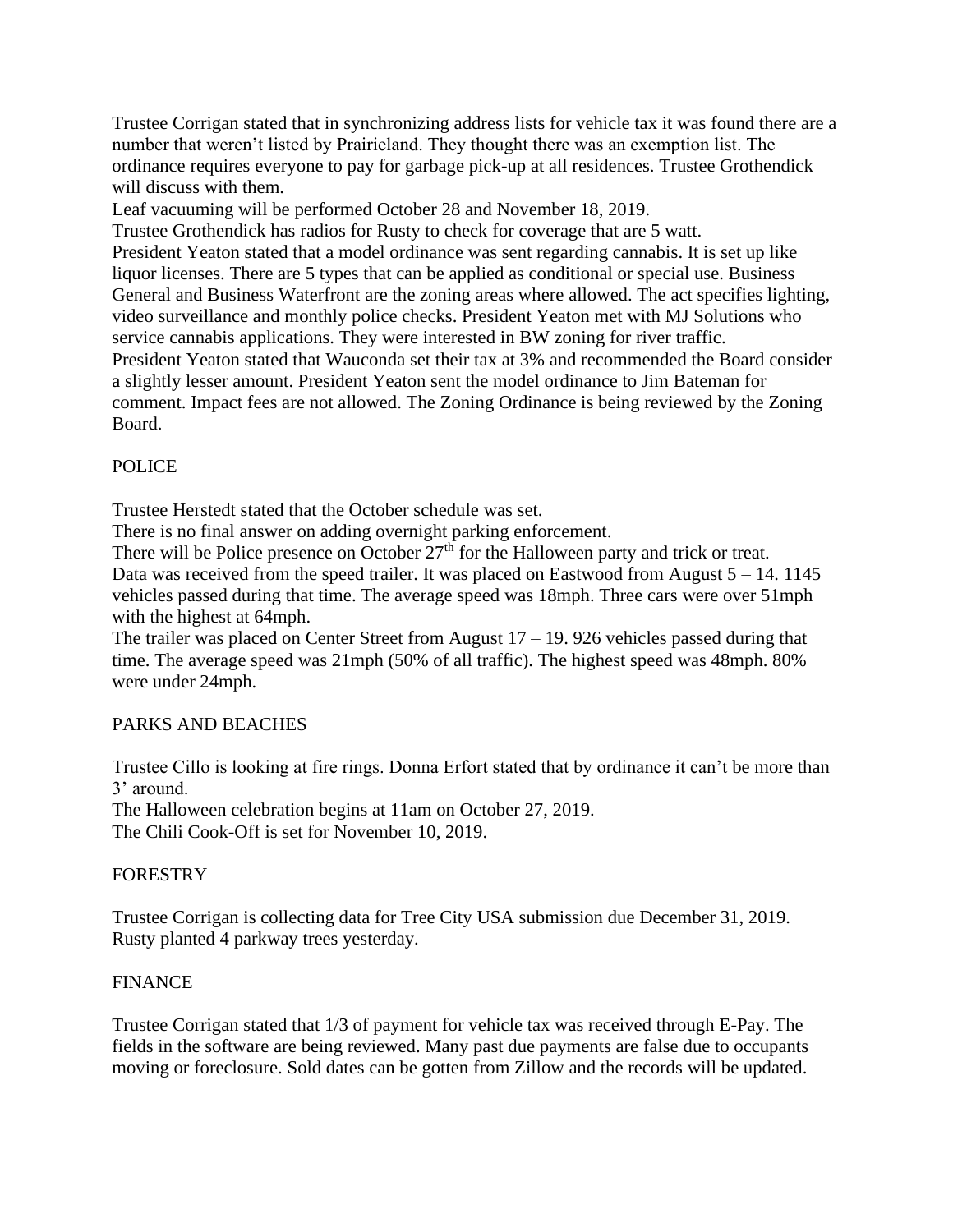When the list is finalized the decision must be made to pursue those who are non-compliant. President Yeaton stated that 50 or under will be written tickets.

Trustee Corrigan stated that grants were issued to many neighboring communities. Donna Erfort stated that the IML has a notification process for grants. Manhard Engineering will write grant applications for \$800.00. President Yeaton stated that the ComEd grants for green spaces can go back 3 years. President Yeaton stated that Lake County Municipal League will provide information about a fund for municipalities waiting for grant money as a loan.

# BUILDING AND ZONING

Trustee Vogeler stated that a meeting was held with the IDNR to report on CRS, CAV and FEMA. Donna Erfort, Frank DeSort and Chris Gheyson were present. There is FEMA software to report on flooding. According to Frank DeSort homes in the floodplain or floodway can be loaded into the software and then damage reports would be created after any flood. There was conversation regarding the 50% rule. Improvements are part of the 50% rule. The estimated value of homes is 3x the assessed value.

Windy City Electric submitted their estimate for the Village Hall lighting to ComEd. A deposit was made with Kelly Carpet and Tile for flooring.

President Yeaton requested the Code Enforcement Officer go to 400 S. Circle to discuss violations.

# ADMINISTRATION

Comcast rewired the internet at the Village Hall. The printer/copier must be replaced. There will be an owl presentation at the Halloween Fest.

# PUBLIC WORKS

Rusty got a quote for \$11,400.00 from Nunda Township for paving and culvert repair. The other quote was for \$14,900.00. An intergovernmental agreement as given to President Yeaton for approval at the next Board Meeting.

# VILLAGE PRESIDENT

President Yeaton stated she attended the IML conference including a session on how to budget for municipal vehicles.

# PBERT

The Village is seeking a volunteer to chair the ERT.

# OLD/NEW

President Yeaton will be attending a disaster recovery seminar in Dixon.